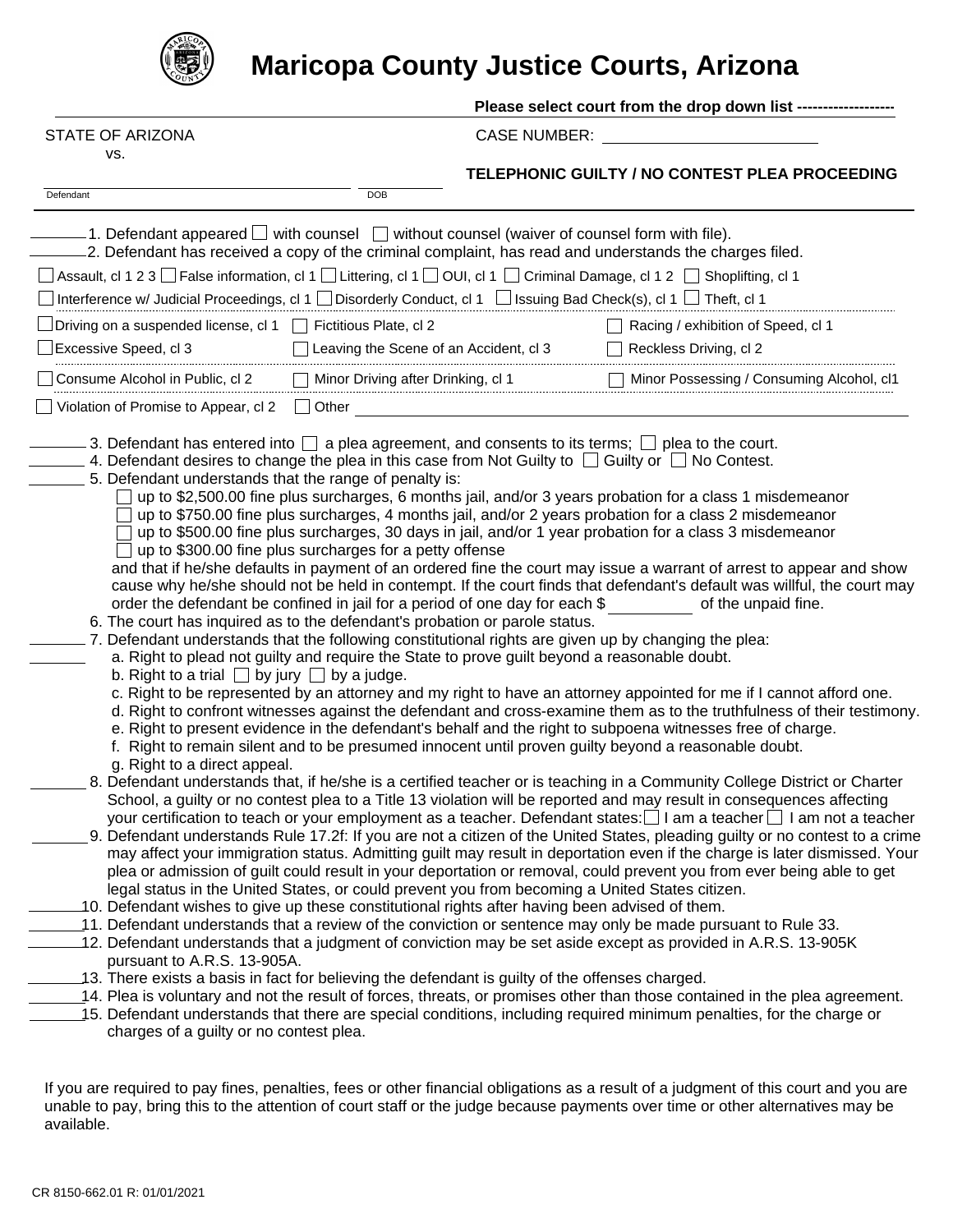| <b>STATE OF ARIZONA</b>                              |                                                                                                                                         | <b>CASE NUMBER:</b>                                                                                                                                                                                                                                                                                                                                                             |            |  |  |
|------------------------------------------------------|-----------------------------------------------------------------------------------------------------------------------------------------|---------------------------------------------------------------------------------------------------------------------------------------------------------------------------------------------------------------------------------------------------------------------------------------------------------------------------------------------------------------------------------|------------|--|--|
| VS.                                                  |                                                                                                                                         | TELEPHONIC GUILTY / NO CONTEST PLEA PROCEEDING                                                                                                                                                                                                                                                                                                                                  |            |  |  |
| Defendant                                            | <b>DOB</b>                                                                                                                              |                                                                                                                                                                                                                                                                                                                                                                                 |            |  |  |
|                                                      | right to an attorney and that I wish to plead guilty to the charge(s) noted.                                                            | I CERTIFY that I have read and understand all of the matters cited. That I wish to give up my constitutional rights including my                                                                                                                                                                                                                                                |            |  |  |
| not attached a copy of my license or identification. |                                                                                                                                         | I FURTHER CERTIFY that I have attached to this form a legible photocopy of my driver's license or other government-issued<br>photo identification that contains my name and birth date. I understand that the court will not accept my telephonic plea if I have                                                                                                                |            |  |  |
|                                                      |                                                                                                                                         |                                                                                                                                                                                                                                                                                                                                                                                 |            |  |  |
| Date:                                                |                                                                                                                                         |                                                                                                                                                                                                                                                                                                                                                                                 |            |  |  |
|                                                      | Defendant's signature                                                                                                                   | Defendant(s) Name / Address / Email / Phone                                                                                                                                                                                                                                                                                                                                     |            |  |  |
|                                                      | Signature of defendant's attorney (if any) and State Bar number                                                                         | DEFENDANT'S ATTORNEY (IF ANY)<br>I have explained to the defendant the nature of the charge(s) and the defendant's constitutional rights.                                                                                                                                                                                                                                       |            |  |  |
|                                                      |                                                                                                                                         | Attorney signature                                                                                                                                                                                                                                                                                                                                                              | Bar number |  |  |
|                                                      | <b>OFFICER'S CERTIFICATION</b>                                                                                                          | [This certification is required only if the defendant is entering a plea of guilty or no contest for a violation of section 13-1802<br>(theft), or 13-1805 (shoplifting), a domestic violence offense as defined in section 13-3601, or a violation of an offense in Title<br>13, Chapter 14 (specified sexual offenses) or Title 28, Chapter 4 (driving under the influence).  |            |  |  |
|                                                      | foregoing information and identified himself or herself to me by presenting                                                             | I CERTIFY that the above named defendant personally appeared before me, and acknowledge that he or she read all of the                                                                                                                                                                                                                                                          |            |  |  |
|                                                      | And that I have affixed a print of the defendant's right index finger to this document.                                                 | (driver's license number and/or picture identification)                                                                                                                                                                                                                                                                                                                         |            |  |  |
|                                                      | Date:                                                                                                                                   |                                                                                                                                                                                                                                                                                                                                                                                 |            |  |  |
|                                                      | Signature                                                                                                                               |                                                                                                                                                                                                                                                                                                                                                                                 |            |  |  |
|                                                      | Officer Name and Badge Number                                                                                                           |                                                                                                                                                                                                                                                                                                                                                                                 |            |  |  |
|                                                      | Law Enforcement Agency                                                                                                                  |                                                                                                                                                                                                                                                                                                                                                                                 |            |  |  |
|                                                      |                                                                                                                                         | Address                                                                                                                                                                                                                                                                                                                                                                         |            |  |  |
|                                                      |                                                                                                                                         | Telephone Number (                                                                                                                                                                                                                                                                                                                                                              |            |  |  |
| <b>Right Index Finger</b>                            |                                                                                                                                         |                                                                                                                                                                                                                                                                                                                                                                                 |            |  |  |
|                                                      |                                                                                                                                         | <b>NOTARY</b><br>[IF THERE IS NO OFFICER'S CERTIFICATION AND ONE IS NOT REQUIRED, a notary must witness the defendant's signature.]                                                                                                                                                                                                                                             |            |  |  |
|                                                      |                                                                                                                                         | The defendant established their identity to my satisfaction and I personally witnessed the defendant's signature.                                                                                                                                                                                                                                                               |            |  |  |
|                                                      |                                                                                                                                         |                                                                                                                                                                                                                                                                                                                                                                                 |            |  |  |
|                                                      |                                                                                                                                         |                                                                                                                                                                                                                                                                                                                                                                                 |            |  |  |
|                                                      |                                                                                                                                         | WHEREOF, I have hereunto set my hand and affixed my official seal this ______ day of ________, 20___.                                                                                                                                                                                                                                                                           |            |  |  |
| Notary Public:_                                      | <u> 1989 - Johann Stoff, Amerikaansk politiker († 1908)</u>                                                                             | Commission Expires:                                                                                                                                                                                                                                                                                                                                                             |            |  |  |
|                                                      | I CERTIFY that I have personally advised the defendant telephonically:<br>post-conviction relief and, if denied, a petition for review. | 1. Of the nature of the charges against him or her. 2. Advised the defendant of all constitutional rights which defendant<br>waived by pleading guilty. 3. Ascertained that the defendant wishes to give up the constitutional rights of which he or she<br>has been advised. 4. Inquired as to the defendant's probation or parole status. 5. The right to file a petition for |            |  |  |
|                                                      |                                                                                                                                         |                                                                                                                                                                                                                                                                                                                                                                                 |            |  |  |
|                                                      |                                                                                                                                         | The court finds a basis in fact for believing the defendant is guilty of the offenses charged and, that the defendant's plea of guilty<br>is voluntary and not the result of force, threats or promises other than those contained in a plea agreement.                                                                                                                         |            |  |  |
| charges, and I accept his or her plea.               |                                                                                                                                         | On the basis of these findings, I conclude that the defendant knowingly, voluntarily and intelligently pleads guilty to the above                                                                                                                                                                                                                                               |            |  |  |